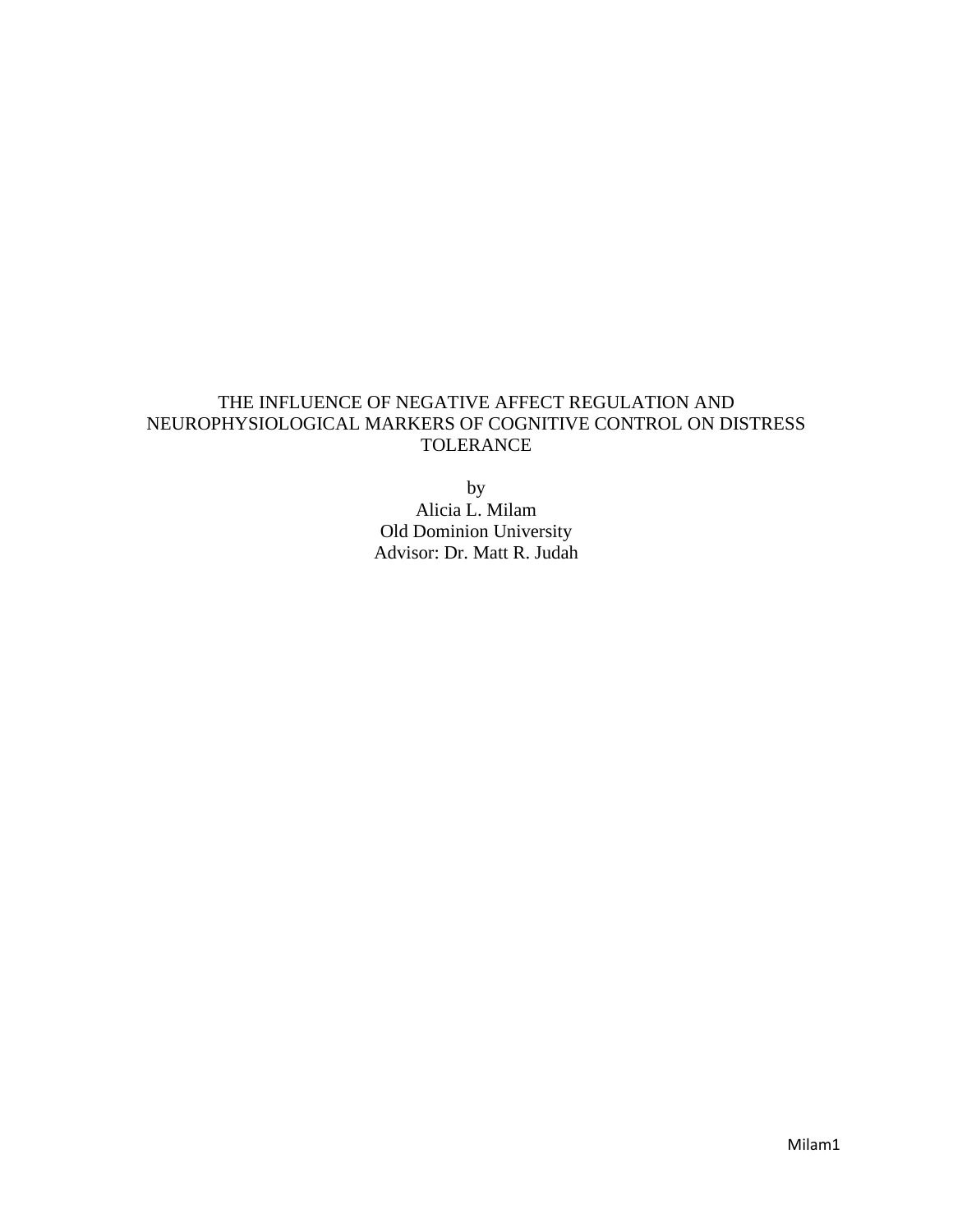#### THE INFLUENCE OF NEGATIVE AFFECT REGULATION AND NEUROPHYSIOLOGICAL MARKERS OF COGNITIVE CONTROL ON DISTRESS TOLERANCE

Alicia L. Milam Old Dominion University Advisor: Dr. Matt R. Judah

### **Abstract**

As NASA pursues longer-duration crewed missions, an increased understanding of psychological resilience in high-stress environments will become vital to maintaining human performance. The ability to withstand negative emotions has been associated with mental health outcomes and should be considered during the assessment and training of astronaut candidates. Emotion regulation and cognitive control have individually been associated with distress tolerance, but inconsistent measurement and task demands have left the cognitive-affective mechanisms of distress tolerance unclear. This study aims to elucidate the relationship between neurophysiological markers of cognitive control, emotion regulation ability, and distress tolerance. Undergraduate students completed self-report measures of distress tolerance and emotion regulation in addition to a behavioral task assessing cognitive control. The Go-NoGo task was used to elicit a neurophysiological marker of cognitive control known as the anterior N2 through response inhibition. It was hypothesized that N2 would moderate the relationship between emotion regulation and distress tolerance. Findings indicated a significant predictive effect of emotion regulation on distress tolerance and a non-significant small effect for the N2 predicting distress tolerance. Results indicate that emotion regulation may represent a valuable target for adapted selection, training, and intervention to ensure adequate distress tolerance is identified in crew members.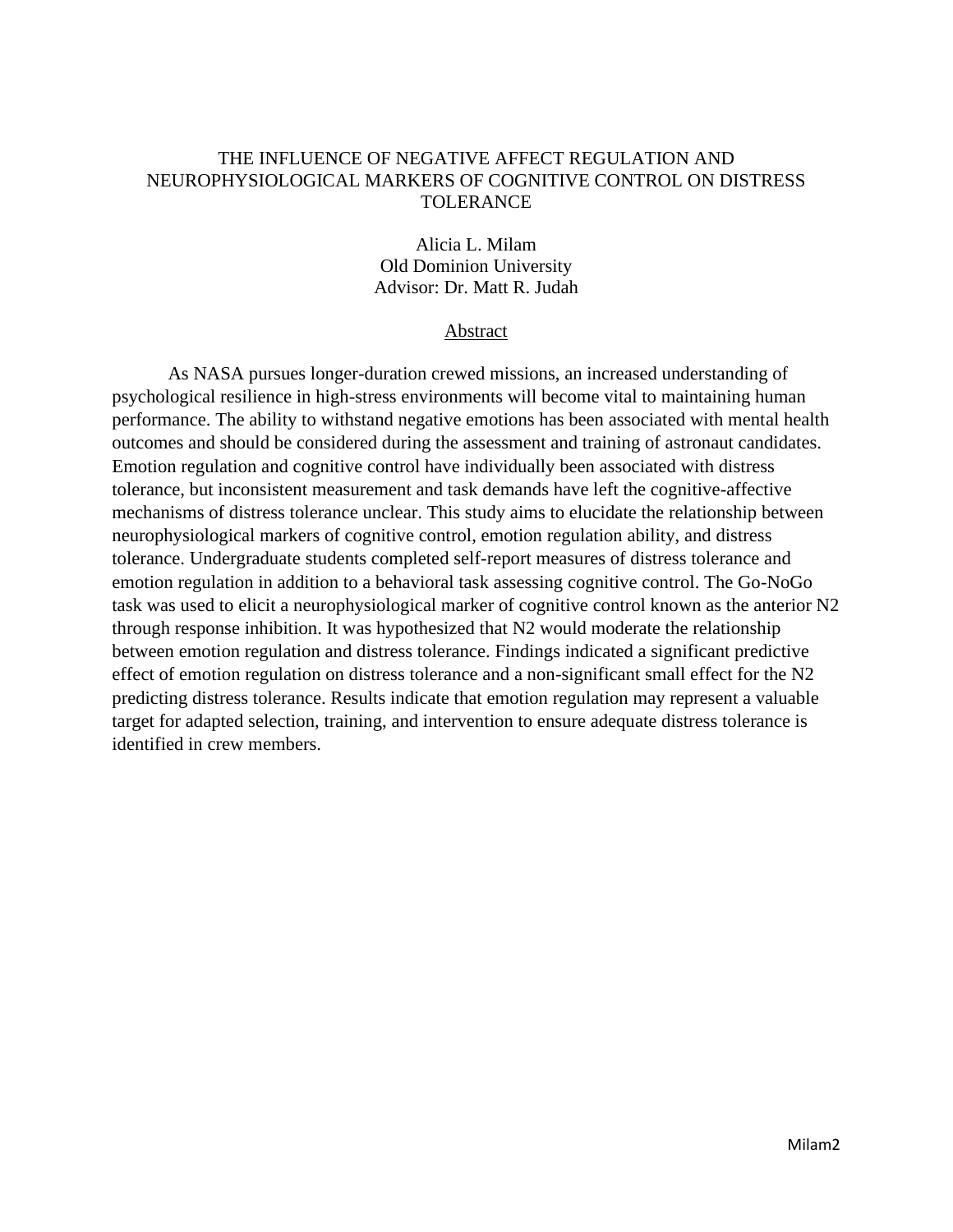## THE INFLUENCE OF NEGATIVE AFFECT REGULATION AND NEUROPHYSIOLOGICAL MARKERS OF COGNITIVE CONTROL ON DISTRESS TOLERANCE

As NASA expands its crewed space program to include long-duration missions with greater degrees of isolation and delay in communication, psychological resilience during transit and habitation periods will be essential to mission success (Alfano et al., 2018). Current candidate suitability proficiencies include, among other items, the ability to regulate emotional states and perform under stressful conditions (Sgobba et al., 2018). However, to identify and train individuals that will retain high levels of functionality under the demands of long-term space travel, the mechanisms of individual differences in resilience must first be understood.

Distress tolerance, or the ability to withstand negative affect in pursuit of a goal (Leyro et al., 2010). is imperative for psychological health and coping under stressful conditions (Hawkins et al., 2013). Low distress tolerance is a transdiagnostic vulnerability factor for a wide range of psychopathology, the occurrence of which could increase psychological distress, jeopardize mission success, and hinder crew teamwork dynamics. Internalizing disorders such as anxiety disorders (Keough et al., 2010; Michel et al., 2016), depression (Benfer et al., 2017; Williams et al., 2013), and posttraumatic stress disorder (Vujanovic et al., 2011) are most commonly associated with low distress tolerance. The presentation of externalizing disorders in individuals with low distress tolerance such as substance use disorders (Allan et al., 2015), eating disorders (Anestis et al., 2012), non-suicidal self-injury (Slabbert et al., 2018), and suicidality (Anestis et al., 2013) may also be influenced by poor coping strategy use in response to emotional distress.

Emotion regulation is related to distress tolerance (Jeffries et al., 2016; Naragon-Gainey et al., 2017) and independently predictive of mental health outcomes (Bonanno & Burton, 2013). Additionally, the adaptive use of self-regulation strategies is associated with stronger social bonds (Gross & John, 2003) which may assist with team dynamics. Emotional regulation can also promote cooperation and cohesive team functioning through interpersonal control of negative affect (Barthel et al., 2018).

Interestingly, self-report measures of distress tolerance and emotion regulation are more predictive of mental health outcomes than behavioral measures (Gross, 2014; Kiselica et al., 2015). This predictive ability is thought to demonstrate the impact of self-efficacy on both performance and willingness to use emotional coping strategies. Decreased use of adaptive coping strategies would likely negatively impact overall emotional well-being, further perpetuating the perception of low emotional coping abilities (Kneeland et al., 2016). Additionally, it has been noted that that the measurement of distress tolerance is currently consistent only across domain-specific selfreport measures (i.e. negative affect tolerance) and the use of behavioral tasks to measure distress tolerance add additional cognitive demands (McHugh & Otto, 2012; Veilleux et al., 2019)

The regulation and tolerance of highintensity emotions increase cognitive demand (Langeslag & Surti, 2017; Ortner et al., 2016),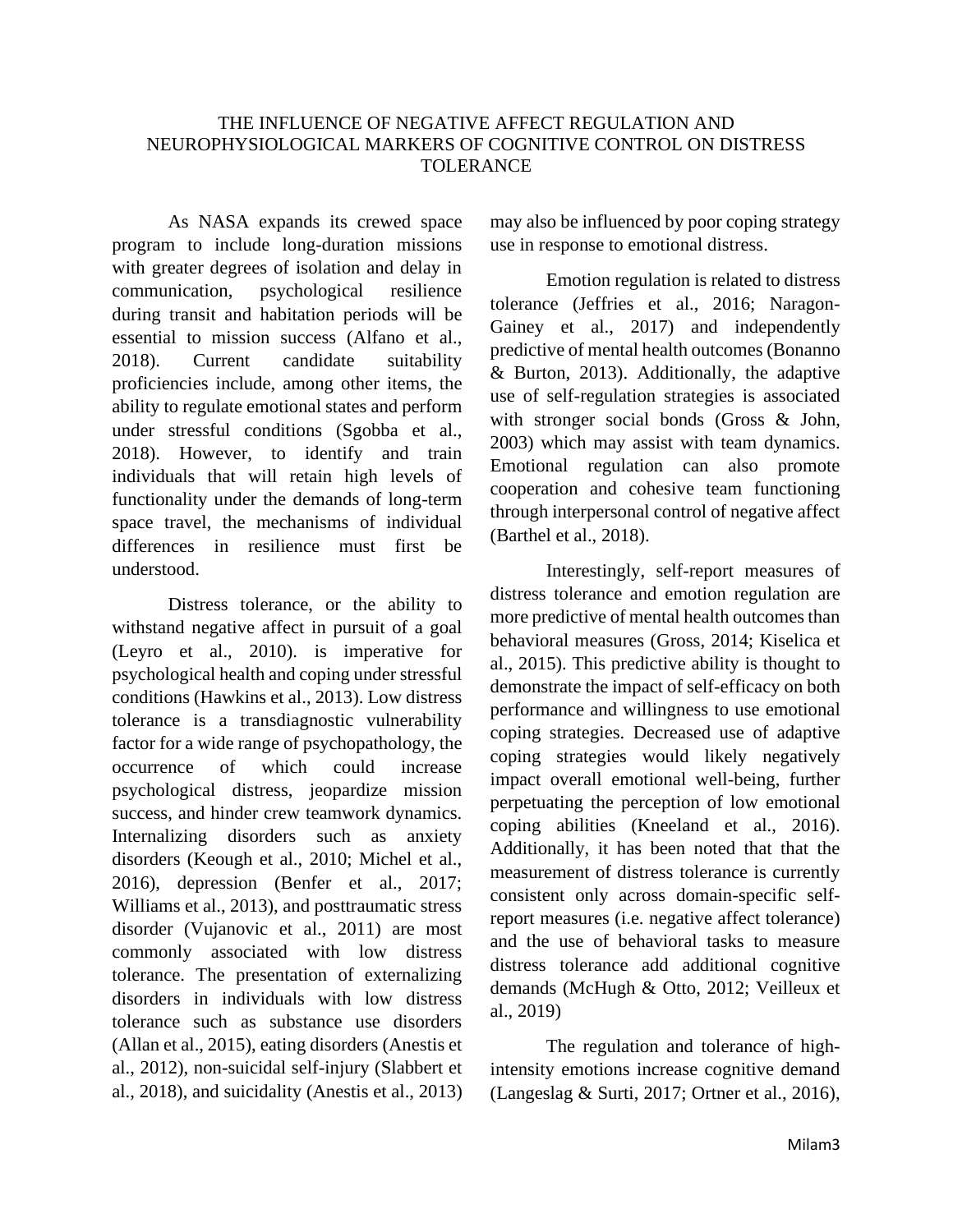thus decreasing cognitive resources available for the performance of mission duties.

Low distress tolerance may be predicted by poor cognitive control as indicated by difficulty inhibiting a prepotent emotional response despite a known conflict with an alternative response that may be more conducive to a long-term goal (Marshall et al., 2011). Prolonged attention to negative emotion, which may be indicative of poor attentional control and shifting abilities (Macatee, McDermott, Albanese, et al., 2018), also increases subjective distress levels and decreases tolerance to negative emotions (Benfer et al., 2017) particularly when appropriate regulatory strategies are not used (Hajcak et al., 2006).

Individual distress tolerance is related to cognitive control even when accounting for the level of negative affect (Macatee, Albanese, Clancy, et al., 2018). Higher distress tolerance may decrease emotional regulation's cognitive demands and increase functionality by creating a higher threshold at which emotions become distressing enough to require regulation. Similarly, effectual cognitive control and emotion regulation abilities may increase an individual's perception and self-efficacy of their ability to tolerate negative emotions.

While self-reported perceived distress tolerance and emotion regulation are appropriate measures in a mental health context, cognitive control assessment is more varied. One such measure, the anterior N2 event-related potential (ERP) component, uses stimulus-locked neurophysiological responses to assess attention, conflict monitoring, and response inhibition (Rietdijk et al., 2014). The anterior N2 is closely followed by the P3 component associated with attention orienting to novel or significant stimuli (Folstein & Van Petten, 2008).

In the context of cognitive control for response inhibition, the anterior N2 would be display attention to and recognition of conflict between a prepotent and desired response (Feldman & Freitas, 2019). The extant literature regarding the relationship between cognitive control and distress tolerance has been inconsistent in part due to methodological differences such as measurement type and cognitive task demands.

Zhou and colleagues (2015) decreased cognitive task demands to analyze inhibitory motor control using the N2 component in a behavioral task. However, this paradigm was limited by the assumption that motor and premotor inhibitory control are the primary aspects of cognitive control represented by N2 amplitude changes in early processing. Macatee, Albanese, Clancy, et al. (2018) used a complex Go-NoGo task with attentional and conflict monitoring cognitive demands to detect neurophysiological markers of differences in distress intolerance. However, these results used a clinical sample and were confounded by the task's working memory component.

This study aims to elucidate the relationship between neurophysiological markers of cognitive control, emotion regulation ability, and distress tolerance, leading to a greater understanding of cognitiveaffective processing imperative for team cohesion, individual mental health, and ultimately mission success. It is hypothesized that the anterior N2 will predict distress tolerance during a simple Go-NoGo task. It is further expected that cognitive control will moderate the relationship between emotion regulation and distress tolerance and may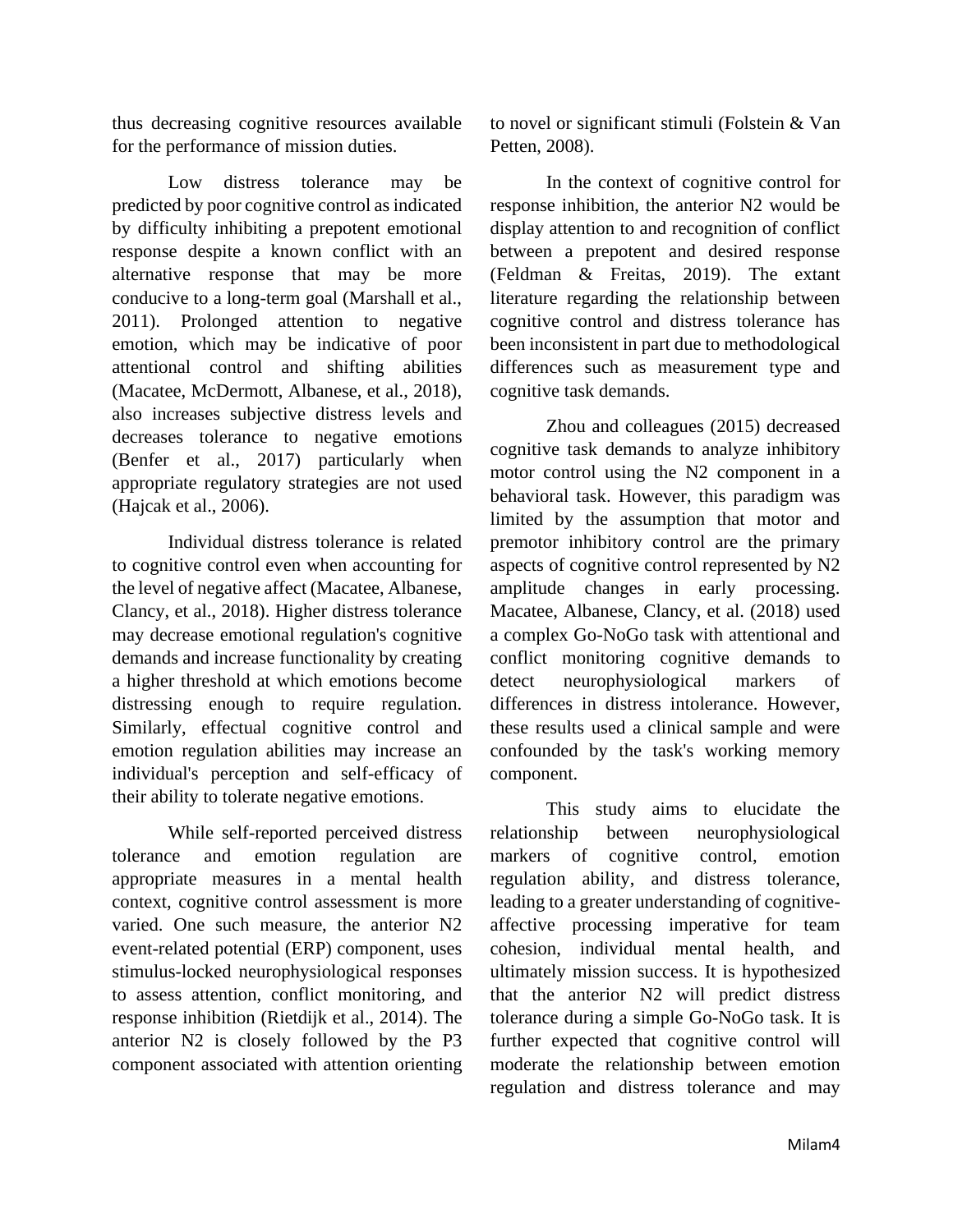represent a valuable target for adapted selection, training, and intervention in astronauts.

#### Method

### Participants

The sample was comprised of 53 undergraduate students (mean age  $= 20.57$ , SD = 3.74) completing the study for research credit. Exclusion criteria included being under 18 years of age. Of the 59 participants that completed the Go-NoGo task, two were excluded due to missing EEG data, and five were excluded due to missing survey data. Participants were primarily female  $(71\%$ , n = 38), White (50.9%,  $n = 27$ ) and non-Hispanic  $(81.1\% \, \text{n} = 43)$ . The sample was 13.2% Black  $(n = 7)$ , 9.4% Latino/a  $(n = 5)$ , 1.9% Asian  $(n = 1)$ 1), and 24.5% Multiracial ( $n = 13$ ). Participants completed self-report questionnaires followed by behavioral tasks while monitoring electroencephalographic (EEG) and electrocardiographic (ECG) responses.

#### Self-Report Measures

## Distress Tolerance Scale

The Distress Tolerance Scale (DTS; Simons & Gaher, 2005) is a measure of the perceived ability to withstand negative affect and emotional distress. Individuals completing the 15-item questionnaire used a 5-point Likert scale from 1 (strongly agree) to 5 (strongly disagree). The DTS consists of four subscales assessing tolerance, absorption, regulation, and appraisal. One item is reverse-scored, and higher summed total scores are indicative of greater perceived distress tolerance.

# Difficulties in Emotion Regulation Scale-Short Form

The Difficulties in Emotion Regulation Scale-Short Form (DERS-SF; Kaufman et al., 2015) assesses the ability to regulate negative

emotional states. This 18-item questionnaire asks participants to rate orientation and responses to negative emotions on a 5-point scale from  $1 =$  almost never (0-10%) to  $5 =$ almost always (91-100%). The DERS-SF includes six subscales related to difficulties with regulatory strategy use, non-acceptance, impulsivity, goal-directedness, emotional awareness, and emotional clarity. The awareness items are reverse scored and items are summed to get subscale and total scores with higher scores indicating greater perceived difficulty with emotion regulation.

### Behavioral Measure

#### Go-NoGo Task/N2 ERP Component

The behavioral task measuring cognitive control was the Go-NoGo task. This task primarily measures cognitive control through inhibitory response regulation and attentional control. Participants respond with a buttonpress to three differently oriented Gabor patches (0, 45, 90, and 135 degrees) but are instructed not to respond to one orientation (counter-balanced). The anterior N2 ERP component is reliably evoked by this task at approximately 200 ms following the stimulus presentation and is measured in the Fz, FCz, and Cz electrodes (Rietdijk et al., 2014). As the anterior N2 is greater during the NoGo stimulus, a minimum of 30 NoGo trials is recommended for internal consistency purposes (Leue et al., 2013). The present study included approximately 240 total trials with approximately 60 (25%) NoGo trials. Variation in the final trial numbers due to stimulus randomization and artifact rejection procedures did not result in less than 30 trials per participant.

#### Data Processing

EEG data were collected using the ActiveTwo BioSemi system referenced online at the mastoid electrodes and offline as the average of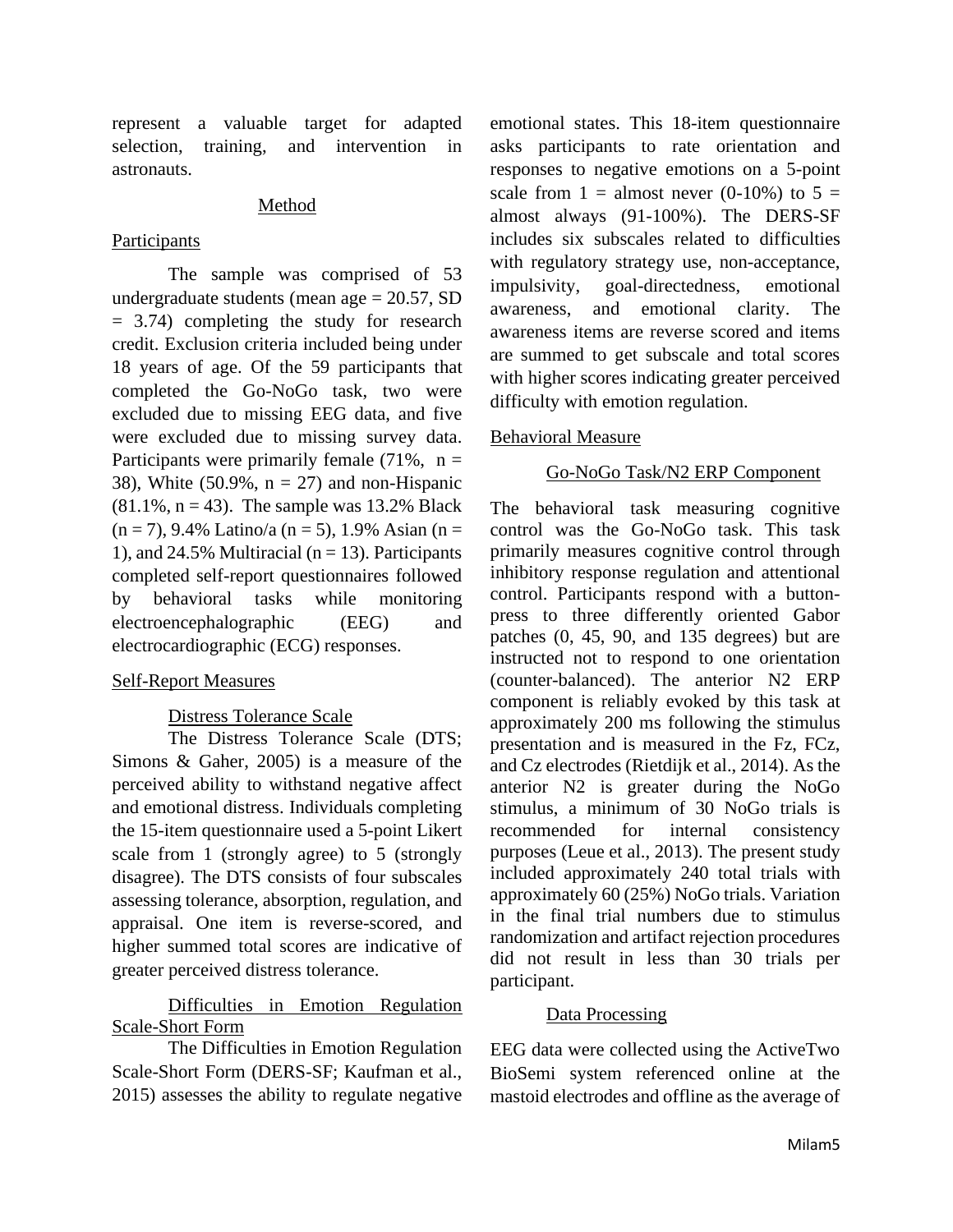all electrodes. A 0.1 Hz high-pass filter was used to decrease the influence of skin conductance on neural recordings. Independent component analysis (ICA) was then conducted to correct for eye-blink artifacts. Epochs of trials were taken from -200 ms to 800 ms with the stimulus presentation at zero. Artifact rejection criteria excluded trials with blinks within 200 ms of stimulus presentation and extreme values or flatlining EEG signals. Initial processing of ERP data in which mean amplitudes and N2 grand average components were averaged across NoGo trials and Go trials for each participant (see Figure 1). The N2 waveforms revealed a P3 influencing the visibility of the anterior N2, thus a principal components analysis (PCA) was also run.



*Figure 1.* Grand-averaged ERPs for Go and NoGo trials at FCz and Cz.

#### Principal Components Analysis

A two-step PCA was used to separate the waveform into factors and parse the N2 from the P3 component. A temporal PCA using Promax rotation and Horn's parallel analysis found 18 factors accounting for 91% of the variance. A spatial PCA was then conducted using Infomax rotation on each factor. Horn's parallel analysis found three spatial factors for each of the 18 temporal factors accounting for 77% of the variance. Based on peak latency, location, and modulation by stimuli, one factor at FCz with a peak latency of 443 ms was identified as a P3 candidate, and three factors were identified as candidates for the N2. The first factor was maximal at FCz and 118 ms, the second at Cz at 220 ms, and the third at Cz at 289 ms. The N2 factor at 220 ms was chosen as the primary candidate due to latency and modulation with Go/NoGo stimuli (see Figure 2.). All four candidate factor scores and loadings were rescaled to microvolts, and mean amplitude measurements were centered around the factor peak (Dien, 2012).



*Figure 2.* An N2 latent ERP candidate use found using temporospatial PCA.

#### Statistical Analysis

Analysis was performed using the primary N2 factor candidate. A difference in mean amplitude was found by subtracting the NoGo trial mean amplitudes from the Go trial mean amplitudes. A moderation analysis was run in SPSS v.26 (IBM Corp., 2017) using 10,000 sample bias-corrected bootstrapping. Difference wave amplitude representative of the N2 and emotion regulation scores were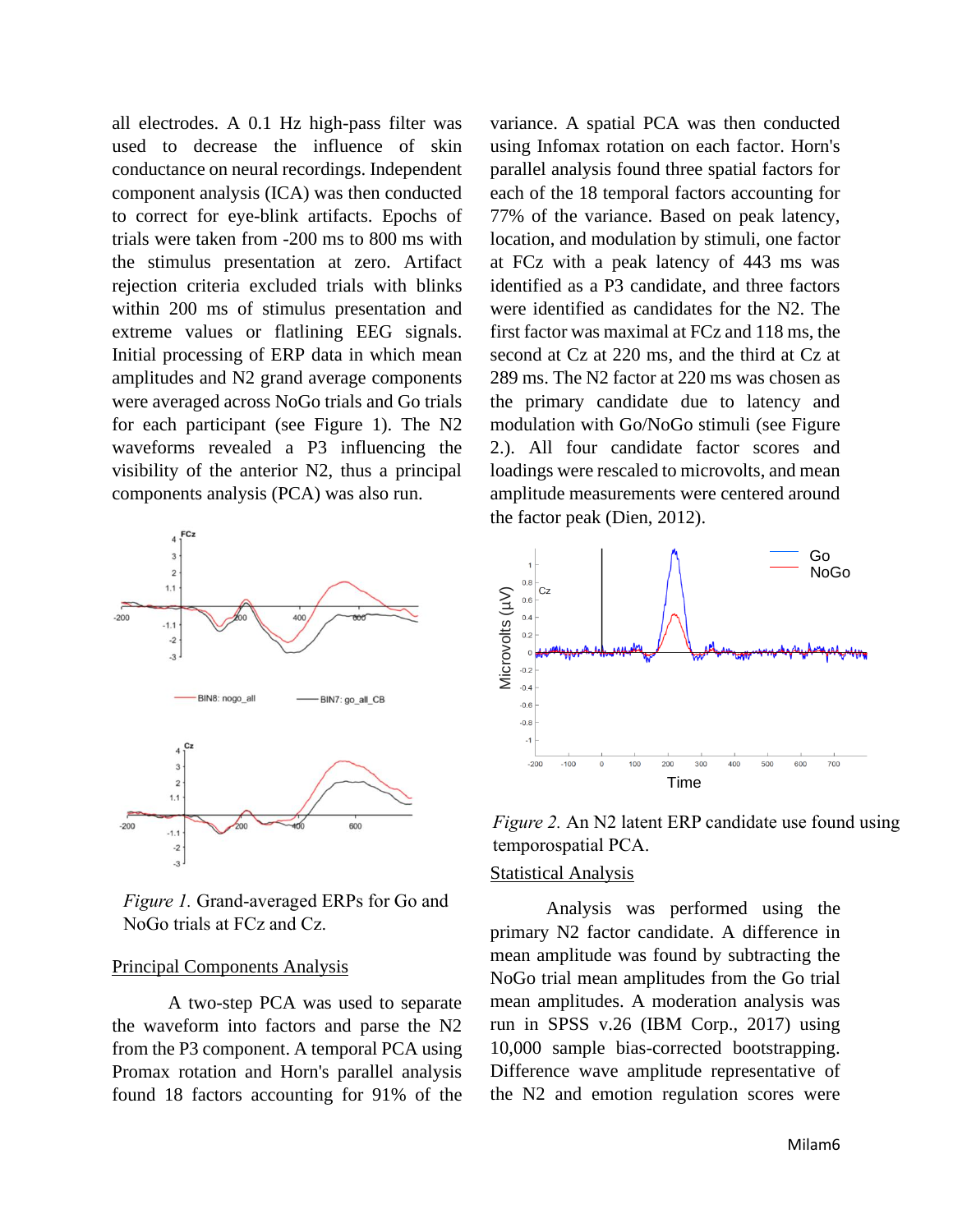used to predict distress tolerance scores, and interactive effects were evaluated.

### Results

The model accounted for 40.6% of the variance in distress tolerance. Difficulties with emotion regulation ( $M = 38.85$ ,  $SD = 14.39$ ) significantly predicted distress tolerance  $(M =$ 51.06,  $SD = 12.28$ ,  $B = -0.56$ ,  $p < .001$ ,  $f^2 = .67$ . The N2 indicated by the difference wave mean amplitude ( $M = -0.86$ ,  $SD = 3.36$ ) did not significantly predict distress tolerance,  $B =$ 2.54,  $p = .069$ ,  $f^2 = 0.04$ . A significant interactive effect was not found,  $B = -0.06$ ,  $p =$ .103,  $f^2 = 0.03$ . A power analysis with .80 power and the alpha level set at .05 using G\*Power 3.1 (Erdfelder et al., 2009) found that 55 participants would be required to find a medium effect size (Cohen's  $f^2$  of 0.15).

### Discussion

This study proposed that cognitive control may moderate the relationship between emotion regulation and distress tolerance. Consistent with previous literature, emotion regulation was found to predict distress tolerance. This finding indicates the potential utility of emotion regulation as a target for distress tolerance training. Though the mechanism of this relationship is unknown, it is possible that decreased frequency of emotion regulation strategy use and lack of confidence in regulatory capabilities decreases an individual's perceived distress tolerance by negatively impacting their coping self-efficacy (Kneeland et al., 2016).

Cognitive control was not found to predict distress tolerance. Given the small effect sizes found, the study was likely too underpowered to detect an effect of cognitive control. The interactive effect also yielded a non-significant small effect size, likely due to

the study being underpowered. Findings interpreted in light of the small effect size may indicate that the N2 influences distress tolerance. However, a larger sample size will be required to confirm the effects. Additionally, given the discrepancy in variance accounted for by emotion regulation and cognitive control, emotion regulation may be a more beneficial target for assessment and training in increasing distress tolerance.

Both hot and cold cognitive control have been found to influence emotion regulation (Gutiérrez-Cobo et al., 2017; Hayes et al., 2010; Leshem & Yefet, 2019), but distress tolerance has received less attention. Future studies may wish to evaluate cold (i.e. non-emotive task) compared to hot (i.e. emotive task) cognitive control using tasks that incorporate emotional elements for predicting distress tolerance.

Findings have demonstrated a means by which future research can more directly assess the effects of spaceflight on the integrity of cognitive-affective processing and provide a more informed picture of protective factors indicative of mission readiness. Further elucidating mechanistic processing related to crew mental health will continue to allow for the development and application of more robust tests of candidate suitability criteria and training protocols that will increase individual psychological well-being and team dynamics.

#### Acknowledgments

This project was supported by the Virginia Space Grant Consortium Graduate STEM Research Fellowship. The author would like to acknowledge the undergraduate research assistants in the Old Dominion University Emotion Research and Psychophysiology Lab for work in data collection. The author would also like to express gratitude to Matt R. Judah for acting as project advisor and ERP expert.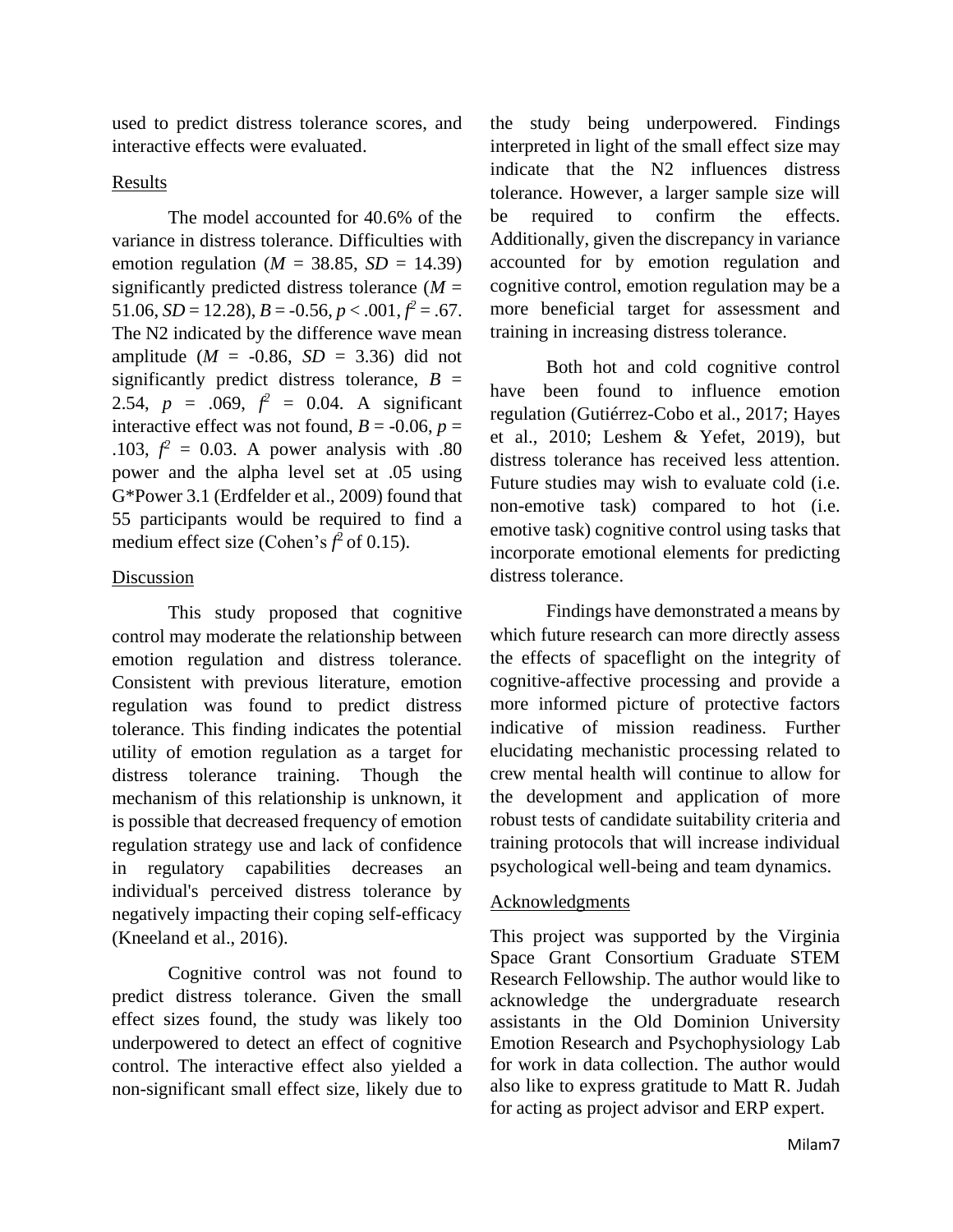#### **References**

- Alfano, C. A., Bower, J. L., Cowie, J., Lau, S., & Simpson, R. J. (2018). Long-duration space exploration and emotional health: Recommendations for conceptualizing and evaluating risk. In *Acta Astronautica* (Vol. 142, pp. 289–299). Elsevier Ltd. https://doi.org/10.1016/j.actaastro.2017.1 1.009
- Allan, N. P., Macatee, R. J., Norr, A. M., Raines, A. M., & Schmidt, N. B. (2015). Relations between common and specific factors of anxiety sensitivity and distress tolerance and fear, distress, and alcohol and substance use disorders. *Journal of Anxiety Disorders*, *33*, 81–89. https://doi. org/10.1016/j.janxdis.2015.05.002
- Anestis, M. D., Lavender, J. M., Marshall-Berenz, E. C., Gratz, K. L., Tull, M. T., & Joiner, T. E. (2012). Evaluating distress tolerance measures: Interrelations and associations with impulsive behaviors. *Cognitive Therapy and Research*. https://doi.org/10.1007/ s10608-011-9377-8
- Anestis, M. D., Pennings, S. M., Lavender, J. M., Tull, M. T., & Gratz, K. L. (2013). Low distress tolerance as an indirect risk factor for suicidal behavior: Considering the explanatory role of non-suicidal selfinjury. *Comprehensive Psychiatry*, *54*(7), 996–1002. https://doi.org/10.1016/ j.comppsych.2013.04.005
- Barthel, A. L., Hay, A., Doan, S. N., & Hofmann, S. G. (2018). Interpersonal Emotion Regulation: A Review of Social and Developmental Components. *Behaviour Change*, *35*(4). https://doi.org/10.1017/bec.2018.19
- Benfer, N., Bardeen, J. R., & Fergus, T. A. (2017). The interactive effect of attention to emotions and emotional distress intolerance on anxiety and depression. *Journal of Cognitive Psychotherapy*, *31*(2), 91–100. https://doi.org/

10.1891/0889-8391.31.2.91

- Bonanno, G. A., & Burton, C. L. (2013). Regulatory Flexibility: An Individual Differences Perspective on Coping and Emotion Regulation. *Perspectives on Psychological Science*, *8*(6), 591–612. https://doi.org/10.1177/17456916135041 16
- Dien, J. (2012). Applying principal components analysis to event-related potentials: A tutorial. *Developmental Neuropsychology*, *37*(6), 497–517. https://doi.org/10.1080/87565641.2012.6 97503
- Feldman, J. L., & Freitas, A. L. (2019). An Analysis of N2 Event-Related-Potential Correlates of Sequential and Response-Facilitation Effects in Cognitive Control. *Journal of Psychophysiology*, *33*(2), 85– 95. https://doi.org/10.1027/0269- 8803/a000212
- Folstein, J. R., & Van Petten, C. (2008). Influence of cognitive control and mismatch on the N2 component of the ERP: A review. In *Psychophysiology* (Vol. 45, Issue 1, pp. 152–170). Blackwell Publishing Inc. https://doi.org/10.1111/j.1469- 8986.2007.00602.x
- Gross, J. J. (2014). Emotion Regulation: Conceptual and empirical foundations. In *Handbook of Emotion Regulation* (Second Edi, pp. 3–20). Guilford Publications.
- Gross, J. J., & John, O. P. (2003). Individual Differences in Two Emotion Regulation Processes: Implications for Affect, Relationships, and Well-Being. *Journal of Personality and Social Psychology*, *85*(2), 348–362. https://doi.org/10.1037/ 0022-3514.85.2.348
- Gutiérrez-Cobo, M. J., Cabello, R., & Fernández-Berrocal, P. (2017). The three models of emotional intelligence and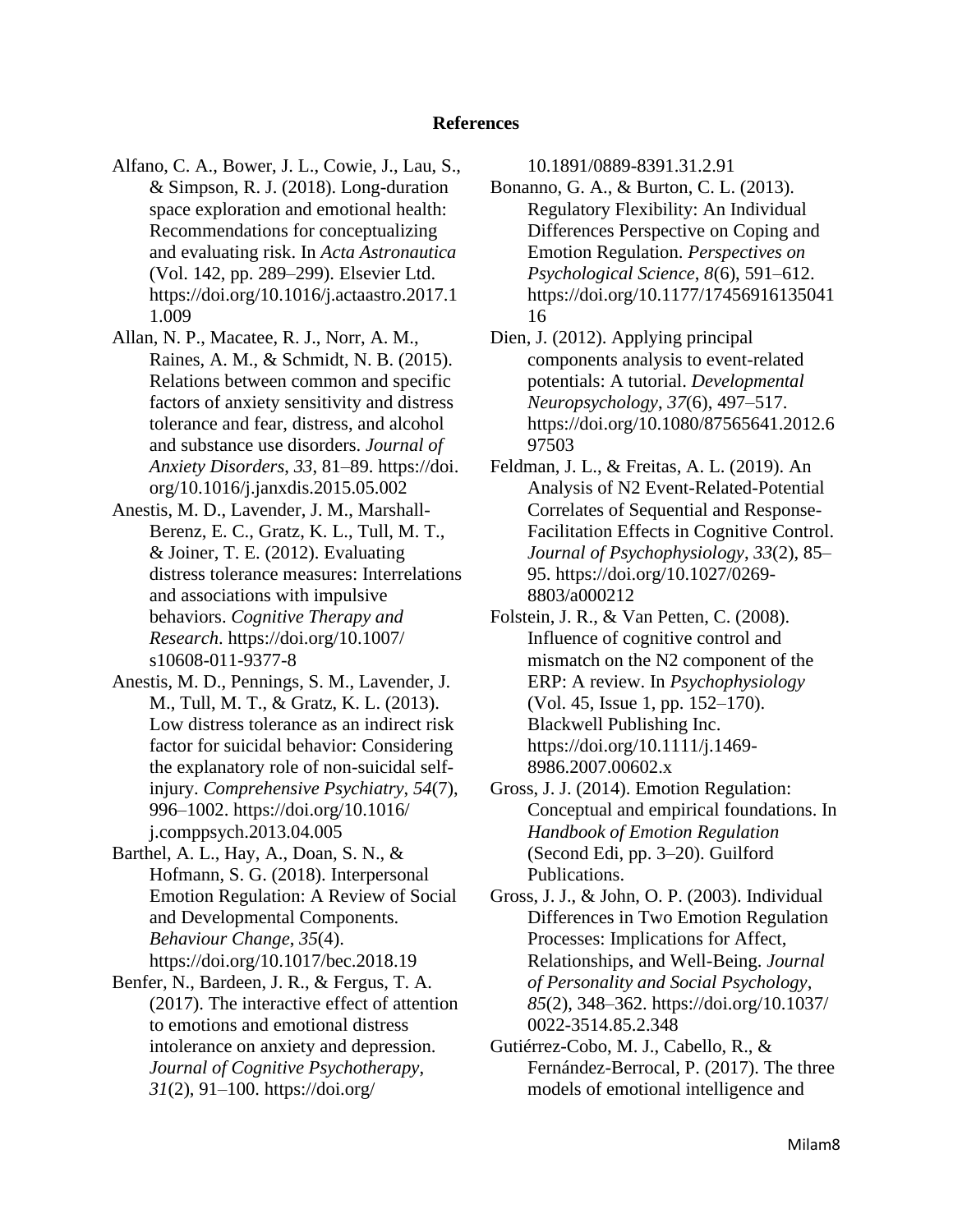performance in a hot and cool go/no-go task in undergraduate students. *Frontiers in Behavioral Neuroscience*, *11*. https://doi.org/10.3389/fnbeh.2017.00033

- Hajcak, G., Moser, J. S., & Simons, R. F. (2006). Attending to affect: Appraisal strategies modulate the electrocortical response to arousing pictures. *Emotion*, *6*(3), 517–522. https://doi.org/10.1037/ 1528-3542.6.3.517
- Hawkins, K. A., Macatee, R. J., Guthrie, W., & Cougle, J. R. (2013). Concurrent and prospective relations between distress tolerance, life stressors, and anger. *Cognitive Therapy and Research*, *37*(3), 434–445. https://doi.org/10.1007/s10608- 012-9487-y
- Hayes, J. P., Morey, R. A., Petty, C. M., Seth, S., Smoski, M. J., McCarthy, G., & LaBar, K. S. (2010). Staying Cool when Things Get Hot: Emotion Regulation Modulates Neural Mechanisms of Memory Encoding. *Frontiers in Human Neuroscience*, *4*, 230. https://doi.org/ 10.3389/fnhum.2010.00230
- Jeffries, E. R., McLeish, A. C., Kraemer, K. M., Avallone, K. M., & Fleming, J. B. (2016). The Role of Distress Tolerance in the Use of Specific Emotion Regulation Strategies. *Behavior Modification*, *40*(3), 439–451. https://doi.org/10.1177/ 0145445515619596
- Kaufman, E. A., Xia, M., Fosco, G., Yaptangco, M., Skidmore, C. R., & Crowell, S. E. (2015). The Difficulties in Emotion Regulation Scale Short Form (DERS-SF): Validation and Replication in Adolescent and Adult Samples. *Journal of Psychopathology and Behavioral Assessment*, *38*(3). https://doi.org/10.1007/s10862-015- 9529-3
- Keough, M. E., Riccardi, C. J., Timpano, K. R., Mitchell, M. A., & Schmidt, N. B. (2010). Anxiety Symptomatology: The Association With Distress Tolerance and

Anxiety Sensitivity. *Behavior Therapy*, *41*(4), 567–574. https://doi.org/10.1016/ j.beth.2010.04.002

- Kiselica, A. M., Rojas, E., Bornovalova, M. A., & Dube, C. (2015). The Nomological Network of Self-Reported Distress Tolerance. *Assessment*, *22*(6), 715–729. https://doi.org/10.1177/10731911145594 07
- Kneeland, E. T., Dovidio, J. F., Joormann, J., & Clark, M. S. (2016). Emotion malleability beliefs, emotion regulation, and psychopathology: Integrating affective and clinical science. In *Clinical Psychology Review* (Vol. 45). https://doi.org/10.1016/j.cpr.2016.03.008
- Langeslag, S. J. E., & Surti, K. (2017). The effect of arousal on regulation of negative emotions using cognitive reappraisal: An ERP study. *International Journal of Psychophysiology*, *118*, 18– 26. https://doi.org/10.1016/ j.ijpsycho.2017.05.012
- Leshem, R., & Yefet, M. (2019). Does impulsivity converge distinctively with inhibitory control? Disentangling the cold and hot aspects of inhibitory control. *Personality and Individual Differences*, *145*, 44–51. https://doi.org/10.1016/ j.paid.2019.03.003
- Leyro, T. M., Zvolensky, M. J., & Bernstein, A. (2010). Distress Tolerance and Psychopathological Symptoms and Disorders: A Review of the Empirical Literature Among Adults. *Psychological Bulletin*, *136*(4), 576–600. https://doi.org/10.1037/a0019712
- Macatee, R. J., Albanese, B. J., Clancy, K., Allan, N. P., Bernat, E. M., Cougle, J. R., & Schmidt, N. B. (2018). Distress intolerance modulation of neurophysiological markers of cognitive control during a complex Go/No-Go task. *Journal of Abnormal Psychology*, *127*(1), 12–29.

https://doi.org/10.1037/abn0000323